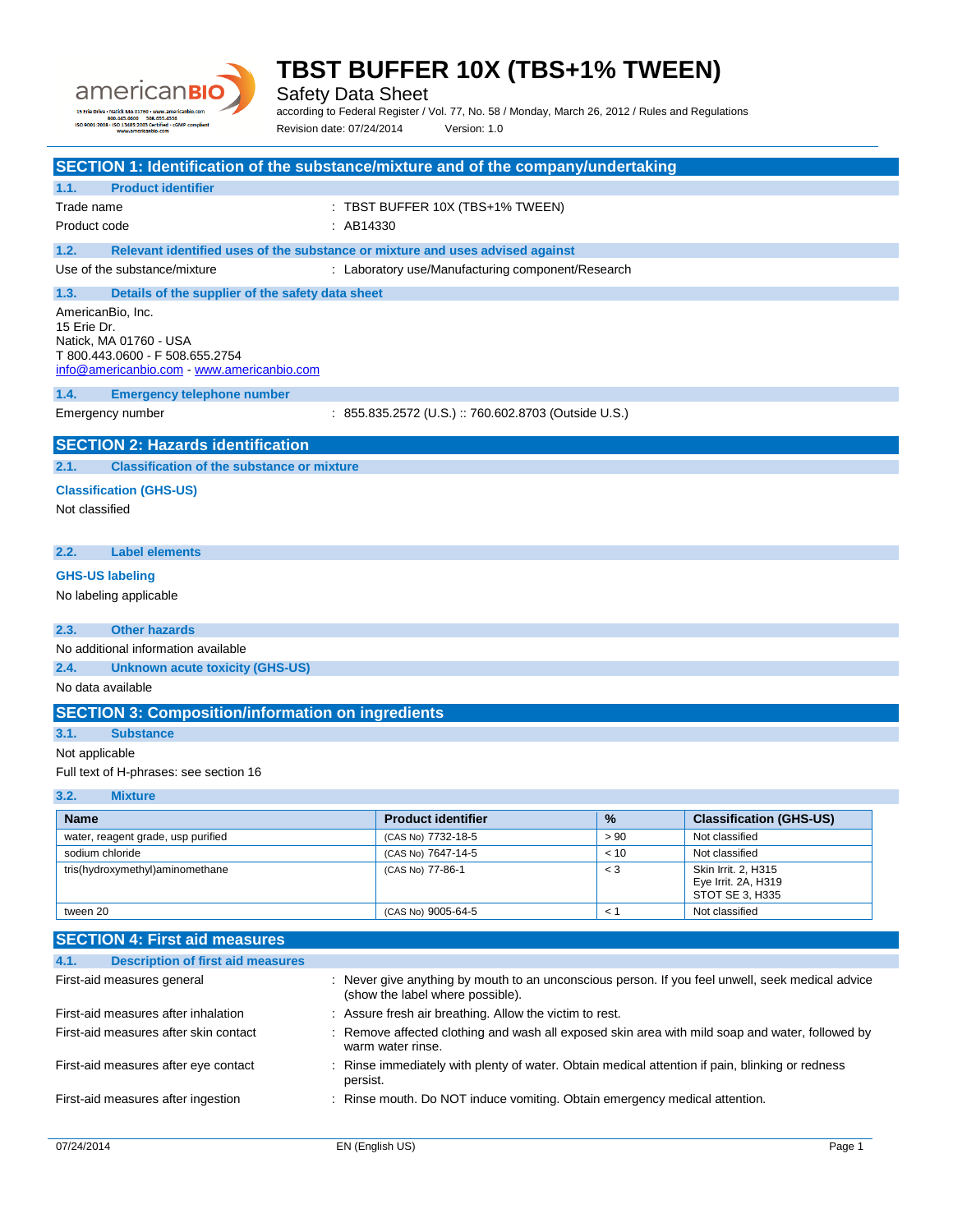Safety Data Sheet

according to Federal Register / Vol. 77, No. 58 / Monday, March 26, 2012 / Rules and Regulations

| 4.2.<br>Most important symptoms and effects, both acute and delayed<br>Symptoms/injuries<br>: Not expected to present a significant hazard under anticipated conditions of normal use. |                                                              |                                                                                                                                                                                            |  |
|----------------------------------------------------------------------------------------------------------------------------------------------------------------------------------------|--------------------------------------------------------------|--------------------------------------------------------------------------------------------------------------------------------------------------------------------------------------------|--|
| 4.3.                                                                                                                                                                                   |                                                              | Indication of any immediate medical attention and special treatment needed                                                                                                                 |  |
| No additional information available                                                                                                                                                    |                                                              |                                                                                                                                                                                            |  |
|                                                                                                                                                                                        | <b>SECTION 5: Firefighting measures</b>                      |                                                                                                                                                                                            |  |
| 5.1.                                                                                                                                                                                   | <b>Extinguishing media</b>                                   |                                                                                                                                                                                            |  |
| suitable extinguishing media                                                                                                                                                           |                                                              | : Foam. Dry powder. Carbon dioxide. Water spray. Sand.                                                                                                                                     |  |
| Unsuitable extinguishing media                                                                                                                                                         |                                                              | : Do not use a heavy water stream.                                                                                                                                                         |  |
| 5.2.                                                                                                                                                                                   | Special hazards arising from the substance or mixture        |                                                                                                                                                                                            |  |
| No additional information available                                                                                                                                                    |                                                              |                                                                                                                                                                                            |  |
| 5.3.                                                                                                                                                                                   | <b>Advice for firefighters</b>                               |                                                                                                                                                                                            |  |
| Firefighting instructions                                                                                                                                                              |                                                              | : Use water spray or fog for cooling exposed containers. Exercise caution when fighting any<br>chemical fire. Avoid (reject) fire-fighting water to enter environment.                     |  |
| Protection during firefighting                                                                                                                                                         |                                                              | : Do not enter fire area without proper protective equipment, including respiratory protection.                                                                                            |  |
|                                                                                                                                                                                        | <b>SECTION 6: Accidental release measures</b>                |                                                                                                                                                                                            |  |
| 6.1.                                                                                                                                                                                   |                                                              | Personal precautions, protective equipment and emergency procedures                                                                                                                        |  |
| 6.1.1.                                                                                                                                                                                 | For non-emergency personnel                                  |                                                                                                                                                                                            |  |
| <b>Emergency procedures</b>                                                                                                                                                            |                                                              | : Evacuate unnecessary personnel.                                                                                                                                                          |  |
| 6.1.2.                                                                                                                                                                                 | For emergency responders                                     |                                                                                                                                                                                            |  |
| Protective equipment                                                                                                                                                                   |                                                              | Equip cleanup crew with proper protection.                                                                                                                                                 |  |
| Emergency procedures                                                                                                                                                                   |                                                              | : Ventilate area.                                                                                                                                                                          |  |
| 6.2.                                                                                                                                                                                   | <b>Environmental precautions</b>                             |                                                                                                                                                                                            |  |
|                                                                                                                                                                                        |                                                              | Prevent entry to sewers and public waters. Notify authorities if liquid enters sewers or public waters.                                                                                    |  |
| 6.3.                                                                                                                                                                                   | Methods and material for containment and cleaning up         |                                                                                                                                                                                            |  |
| Methods for cleaning up                                                                                                                                                                |                                                              | : Soak up spills with inert solids, such as clay or diatomaceous earth as soon as possible. Collect<br>spillage. Store away from other materials.                                          |  |
| 6.4.                                                                                                                                                                                   | <b>Reference to other sections</b>                           |                                                                                                                                                                                            |  |
|                                                                                                                                                                                        | See Heading 8. Exposure controls and personal protection.    |                                                                                                                                                                                            |  |
|                                                                                                                                                                                        | <b>SECTION 7: Handling and storage</b>                       |                                                                                                                                                                                            |  |
| 7.1.                                                                                                                                                                                   | <b>Precautions for safe handling</b>                         |                                                                                                                                                                                            |  |
| Precautions for safe handling                                                                                                                                                          |                                                              | : Wash hands and other exposed areas with mild soap and water before eat, drink or smoke and<br>when leaving work. Provide good ventilation in process area to prevent formation of vapor. |  |
| 7.2.                                                                                                                                                                                   | Conditions for safe storage, including any incompatibilities |                                                                                                                                                                                            |  |
| Storage conditions                                                                                                                                                                     |                                                              | : Keep only in the original container in a cool, well ventilated place away from : Keep container<br>closed when not in use.                                                               |  |
| Incompatible products                                                                                                                                                                  |                                                              | Strong bases, strong acids.                                                                                                                                                                |  |
| Incompatible materials                                                                                                                                                                 |                                                              | Sources of ignition. Direct sunlight.                                                                                                                                                      |  |
| <b>Specific end use(s)</b><br>7.3.                                                                                                                                                     |                                                              |                                                                                                                                                                                            |  |
| No additional information available                                                                                                                                                    |                                                              |                                                                                                                                                                                            |  |
|                                                                                                                                                                                        | <b>SECTION 8: Exposure controls/personal protection</b>      |                                                                                                                                                                                            |  |
| 8.1.                                                                                                                                                                                   | <b>Control parameters</b>                                    |                                                                                                                                                                                            |  |
| No additional information available                                                                                                                                                    |                                                              |                                                                                                                                                                                            |  |
| 8.2.<br><b>Exposure controls</b>                                                                                                                                                       |                                                              |                                                                                                                                                                                            |  |
| Personal protective equipment                                                                                                                                                          |                                                              | : Avoid all unnecessary exposure.                                                                                                                                                          |  |
| Hand protection                                                                                                                                                                        |                                                              | : Wear protective gloves.                                                                                                                                                                  |  |
| Eye protection                                                                                                                                                                         |                                                              | : Chemical goggles or safety glasses.                                                                                                                                                      |  |
| Respiratory protection                                                                                                                                                                 |                                                              | Wear annroved mask                                                                                                                                                                         |  |

Respiratory protection **in the set of the COV** is Wear approved mask. Other information **Calcular Contract Contract Contract Contract Contract Contract Contract Contract Contract Contract Contract Contract Contract Contract Contract Contract Contract Contract Contract Contract Contract Contr**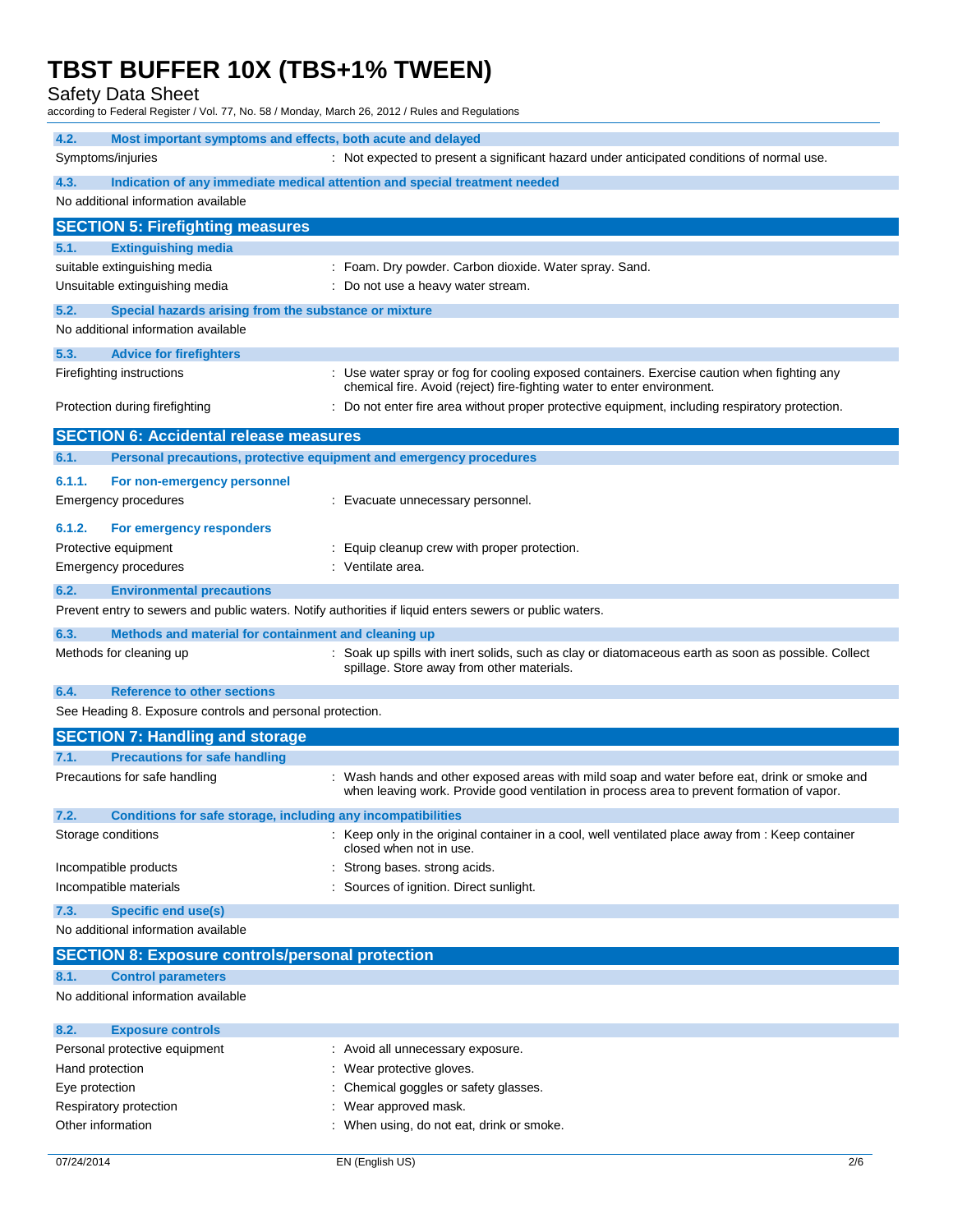## Safety Data Sheet

according to Federal Register / Vol. 77, No. 58 / Monday, March 26, 2012 / Rules and Regulations

| <b>SECTION 9: Physical and chemical properties</b>            |                     |  |  |
|---------------------------------------------------------------|---------------------|--|--|
| Information on basic physical and chemical properties<br>9.1. |                     |  |  |
| Physical state                                                | : Liquid            |  |  |
| Color                                                         | : Colorless.        |  |  |
| Odor                                                          | characteristic.     |  |  |
| Odor threshold                                                | No data available   |  |  |
| pH                                                            | No data available   |  |  |
| Relative evaporation rate (butyl acetate=1)                   | No data available   |  |  |
| Melting point                                                 | : No data available |  |  |
| Freezing point                                                | : No data available |  |  |
| Boiling point                                                 | No data available   |  |  |
| Flash point                                                   | : No data available |  |  |
| Self ignition temperature                                     | : No data available |  |  |
| Decomposition temperature                                     | : No data available |  |  |
| Flammability (solid, gas)                                     | No data available   |  |  |
| Vapor pressure                                                | No data available   |  |  |
| Relative vapor density at 20 °C                               | No data available   |  |  |
| Relative density                                              | No data available   |  |  |
| Solubility                                                    | : No data available |  |  |
| Log Pow                                                       | No data available   |  |  |
| Log Kow                                                       | No data available   |  |  |
| Viscosity, kinematic                                          | No data available   |  |  |
| Viscosity, dynamic                                            | : No data available |  |  |
| <b>Explosive properties</b>                                   | : No data available |  |  |
| Oxidizing properties                                          | No data available   |  |  |
| <b>Explosive limits</b>                                       | : No data available |  |  |
| <b>Other information</b><br>9.2.                              |                     |  |  |
| No additional information available                           |                     |  |  |
| <b>SECTION 10: Stability and reactivity</b>                   |                     |  |  |
| <b>Reactivity</b><br>10.1.                                    |                     |  |  |
| No additional information available                           |                     |  |  |
| 10.2.<br><b>Chemical stability</b>                            |                     |  |  |
| Not established.                                              |                     |  |  |

### **10.3. Possibility of hazardous reactions** Not established.

**10.4. Conditions to avoid**

Direct sunlight. Extremely high or low temperatures.

### **10.5. Incompatible materials** strong acids. Strong bases.

**10.6. Hazardous decomposition products** fume. Carbon monoxide. Carbon dioxide.

**SECTION 11: Toxicological information 11.1. Information on toxicological effects** Acute toxicity in the contract of the classified in the classified in the classified in the classified in the classified in the classified in the classified in the classified in the classified in the classified in the clas

| 7-86-1)<br>tris<br>$\gamma$ roxymethyl)aminomethane (7, |                                   |  |  |
|---------------------------------------------------------|-----------------------------------|--|--|
| LD50<br>oral rat                                        | 'Rat)<br>5900<br>ma/kc<br>$\cdot$ |  |  |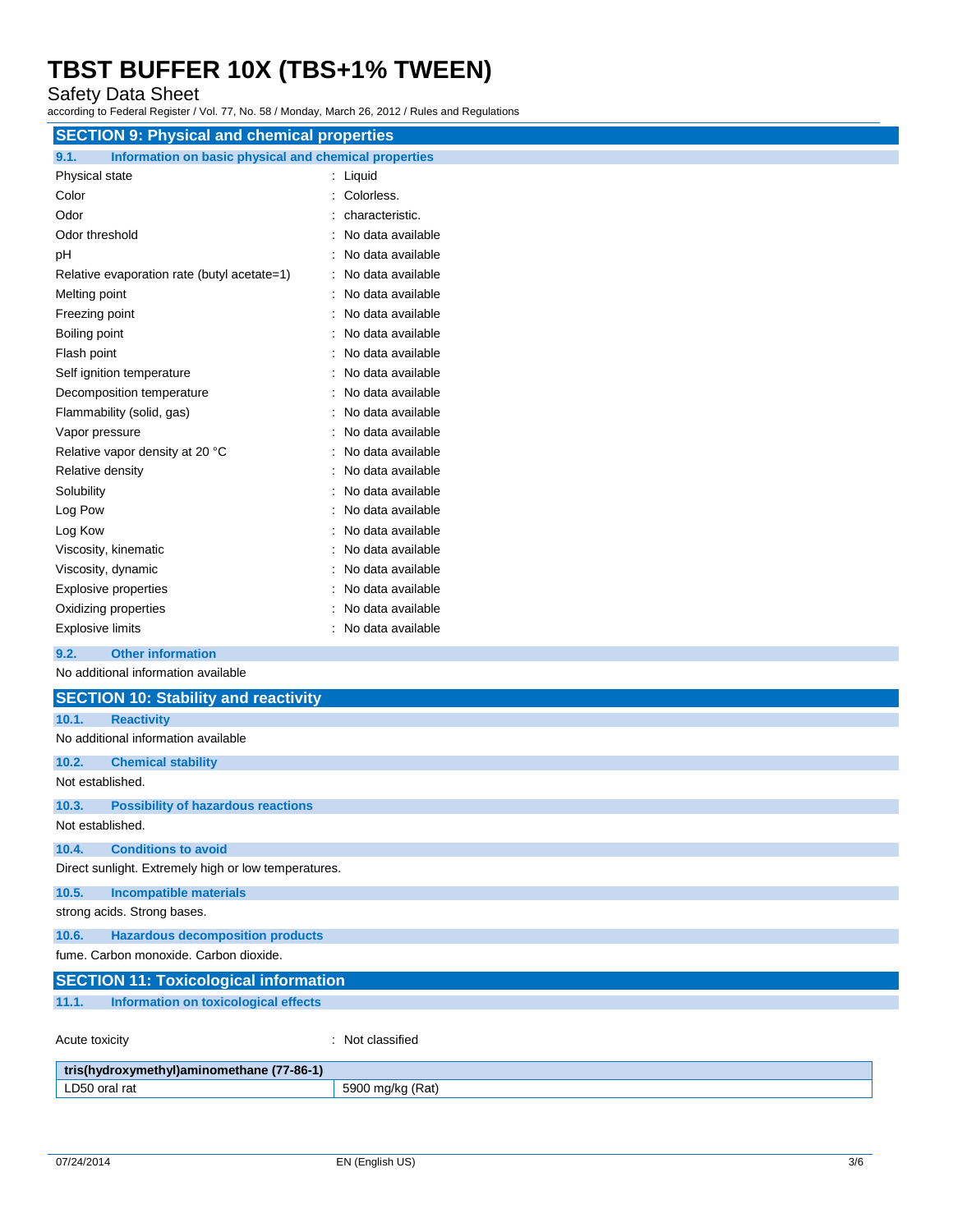## Safety Data Sheet

according to Federal Register / Vol. 77, No. 58 / Monday, March 26, 2012 / Rules and Regulations

| sodium chloride (7647-14-5)                            |                                                                                                                                                                  |  |  |
|--------------------------------------------------------|------------------------------------------------------------------------------------------------------------------------------------------------------------------|--|--|
| LD50 oral rat                                          | 3000 mg/kg (3550 mg/kg bodyweight; Rat; Rat; Experimental value; Experimental value, 3550<br>mg/kg bodyweight; Rat; Rat; Experimental value; Experimental value) |  |  |
| LD50 dermal rabbit                                     | > 10000 mg/kg (Rabbit; Experimental value, Rabbit; Experimental value)                                                                                           |  |  |
| tween 20 (9005-64-5)                                   |                                                                                                                                                                  |  |  |
| LD50 oral rat                                          | 36700 mg/kg (Rat)                                                                                                                                                |  |  |
| Skin corrosion/irritation                              | : Not classified                                                                                                                                                 |  |  |
| Serious eye damage/irritation                          | : Not classified                                                                                                                                                 |  |  |
| Respiratory or skin sensitization                      | : Not classified                                                                                                                                                 |  |  |
| Germ cell mutagenicity                                 | : Not classified                                                                                                                                                 |  |  |
| Carcinogenicity                                        | : Not classified                                                                                                                                                 |  |  |
| Reproductive toxicity                                  | : Not classified                                                                                                                                                 |  |  |
| Specific target organ toxicity (single exposure)       | : Not classified                                                                                                                                                 |  |  |
| Specific target organ toxicity (repeated<br>exposure)  | : Not classified                                                                                                                                                 |  |  |
| Aspiration hazard                                      | : Not classified                                                                                                                                                 |  |  |
| Potential Adverse human health effects and<br>symptoms | : Based on available data, the classification criteria are not met.                                                                                              |  |  |

## **SECTION 12: Ecological information**

| <b>Toxicity</b><br>12.1. |
|--------------------------|
|--------------------------|

| sodium chloride (7647-14-5)                   |                                                                                         |  |  |
|-----------------------------------------------|-----------------------------------------------------------------------------------------|--|--|
| LC50 fish 1                                   | 11100 mg/l 96 h; Salmo gairdneri (Oncorhynchus mykiss)                                  |  |  |
| EC50 Daphnia 1                                | 1000 mg/l (48 h; Daphnia magna)                                                         |  |  |
| LC50 fish 2                                   | 5840 mg/l (96 h; Lepomis macrochirus)                                                   |  |  |
| EC50 Daphnia 2                                | 340.7 mg/l (48 h; Daphnia magna)                                                        |  |  |
| Threshold limit algae 1                       | 4967 mg/l (72 h; Algae; Inhibitory)                                                     |  |  |
| Threshold limit algae 2                       | 2430 mg/l (120 h; Algae)                                                                |  |  |
| tween 20 (9005-64-5)                          |                                                                                         |  |  |
| LC50 fish 1                                   | 216 mg/l (96 h; Salmo gairdneri (Oncorhynchus mykiss); Static system)                   |  |  |
| EC50 Daphnia 1                                | > 10 mg/l (48 h; Daphnia magna)                                                         |  |  |
| LC50 fish 2                                   | 350 mg/l (24 h; Pisces)                                                                 |  |  |
| <b>Persistence and degradability</b><br>12.2. |                                                                                         |  |  |
| TBST BUFFER 10X (TBS+1% TWEEN)                |                                                                                         |  |  |
| Persistence and degradability                 | Not established.                                                                        |  |  |
|                                               |                                                                                         |  |  |
| tris(hydroxymethyl)aminomethane (77-86-1)     |                                                                                         |  |  |
| Persistence and degradability                 | Biodegradability in water: no data available.                                           |  |  |
| sodium chloride (7647-14-5)                   |                                                                                         |  |  |
| Persistence and degradability                 | Biodegradability: not applicable. No (test)data on mobility of the substance available. |  |  |
| Biochemical oxygen demand (BOD)               | Not applicable                                                                          |  |  |
| Chemical oxygen demand (COD)                  | Not applicable                                                                          |  |  |
| ThOD                                          | Not applicable                                                                          |  |  |
| BOD (% of ThOD)                               | Not applicable                                                                          |  |  |
| tween 20 (9005-64-5)                          |                                                                                         |  |  |
| Persistence and degradability                 | Readily biodegradable in water.                                                         |  |  |
| 12.3.<br><b>Bioaccumulative potential</b>     |                                                                                         |  |  |
| TBST BUFFER 10X (TBS+1% TWEEN)                |                                                                                         |  |  |
| Bioaccumulative potential                     | Not established.                                                                        |  |  |
| tris(hydroxymethyl)aminomethane (77-86-1)     |                                                                                         |  |  |
| Log Pow                                       | $-1.56$                                                                                 |  |  |
| 07/24/2014                                    | 4/6<br>EN (English US)                                                                  |  |  |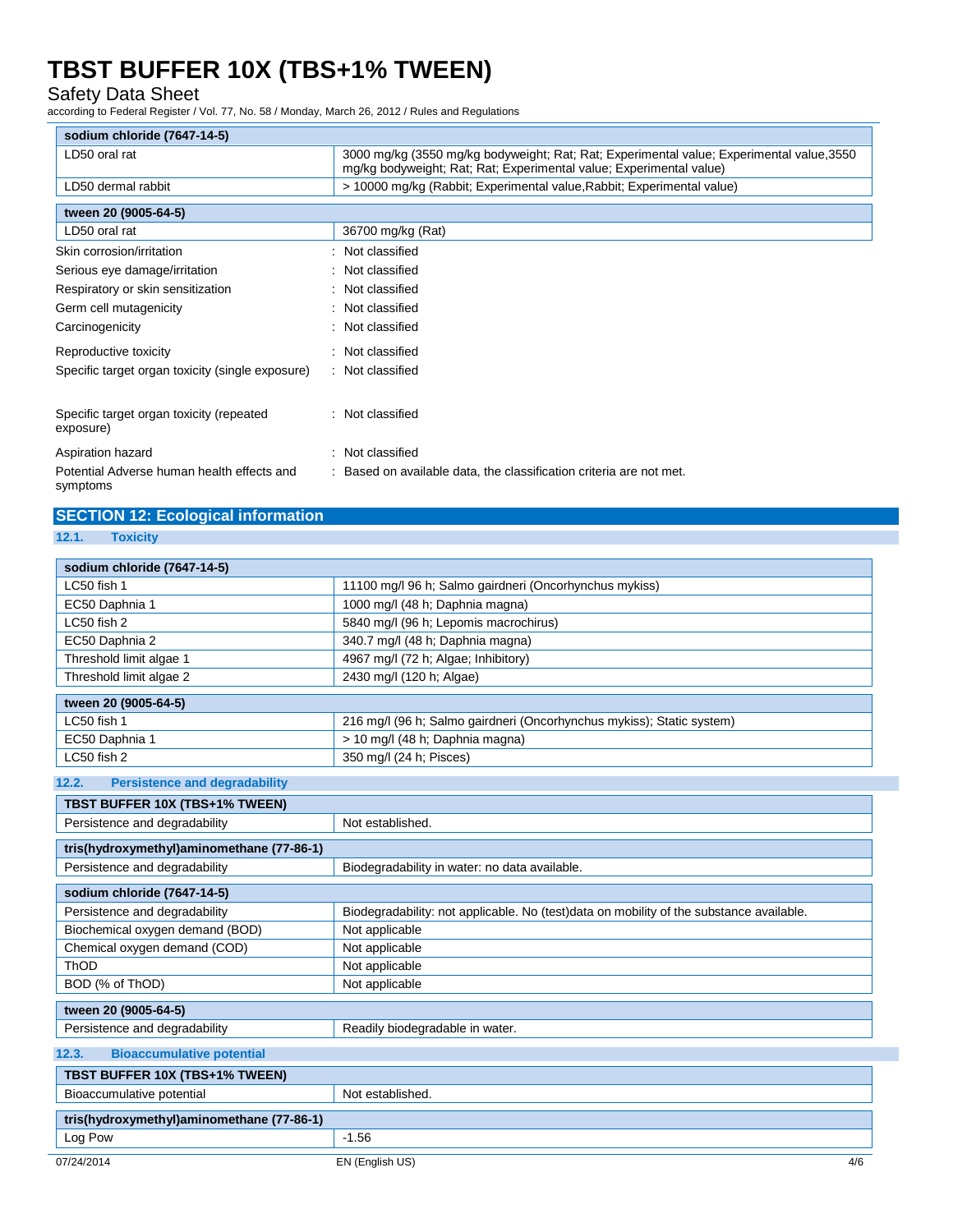## Safety Data Sheet

according to Federal Register / Vol. 77, No. 58 / Monday, March 26, 2012 / Rules and Regulations

| tris(hydroxymethyl)aminomethane (77-86-1)                                                                |                                                                         |  |  |
|----------------------------------------------------------------------------------------------------------|-------------------------------------------------------------------------|--|--|
| Bioaccumulative potential                                                                                | Bioaccumulation: not applicable.                                        |  |  |
| sodium chloride (7647-14-5)                                                                              |                                                                         |  |  |
| Log Pow                                                                                                  | -3.0 (Calculated)                                                       |  |  |
| Bioaccumulative potential                                                                                | Low potential for bioaccumulation (Log Kow $<$ 4).                      |  |  |
| tween 20 (9005-64-5)                                                                                     |                                                                         |  |  |
| Bioaccumulative potential                                                                                | No bioaccumulation data available.                                      |  |  |
| 12.4.<br><b>Mobility in soil</b>                                                                         |                                                                         |  |  |
| No additional information available                                                                      |                                                                         |  |  |
| 12.5.<br><b>Other adverse effects</b>                                                                    |                                                                         |  |  |
| Other information                                                                                        | : Avoid release to the environment.                                     |  |  |
|                                                                                                          |                                                                         |  |  |
| <b>SECTION 13: Disposal considerations</b>                                                               |                                                                         |  |  |
| 13.1.<br><b>Waste treatment methods</b>                                                                  |                                                                         |  |  |
| Waste disposal recommendations                                                                           | Dispose in a safe manner in accordance with local/national regulations. |  |  |
| Ecology - waste materials                                                                                | : Avoid release to the environment.                                     |  |  |
| <b>SECTION 14: Transport information</b>                                                                 |                                                                         |  |  |
| In accordance with DOT                                                                                   |                                                                         |  |  |
| No dangerous good in sense of transport regulations                                                      |                                                                         |  |  |
| <b>Additional information</b>                                                                            |                                                                         |  |  |
| Other information                                                                                        | : No supplementary information available.                               |  |  |
|                                                                                                          |                                                                         |  |  |
| <b>ADR</b>                                                                                               |                                                                         |  |  |
| Transport document description                                                                           | : UN N/A                                                                |  |  |
| Packing group (ADR)                                                                                      | : N/A                                                                   |  |  |
| Hazard identification number (Kemler No.)                                                                | : N/A                                                                   |  |  |
| Classification code (ADR)                                                                                | : N/A                                                                   |  |  |
| <b>Transport by sea</b>                                                                                  |                                                                         |  |  |
| No additional information available                                                                      |                                                                         |  |  |
| Air transport                                                                                            |                                                                         |  |  |
| No additional information available                                                                      |                                                                         |  |  |
| <b>SECTION 15: Regulatory information</b>                                                                |                                                                         |  |  |
| 15.1. US Federal regulations                                                                             |                                                                         |  |  |
| tris(hydroxymethyl)aminomethane (77-86-1)                                                                |                                                                         |  |  |
| Listed on the United States TSCA (Toxic Substances Control Act) inventory                                |                                                                         |  |  |
|                                                                                                          |                                                                         |  |  |
| sodium chloride (7647-14-5)<br>Listed on the United States TSCA (Toxic Substances Control Act) inventory |                                                                         |  |  |
|                                                                                                          |                                                                         |  |  |
| water, reagent grade, usp purified (7732-18-5)                                                           |                                                                         |  |  |
| Listed on the United States TSCA (Toxic Substances Control Act) inventory                                |                                                                         |  |  |
| tween 20 (9005-64-5)                                                                                     |                                                                         |  |  |
| Listed on the United States TSCA (Toxic Substances Control Act) inventory                                |                                                                         |  |  |
| 15.2. International regulations                                                                          |                                                                         |  |  |

### **CANADA**

No additional information available